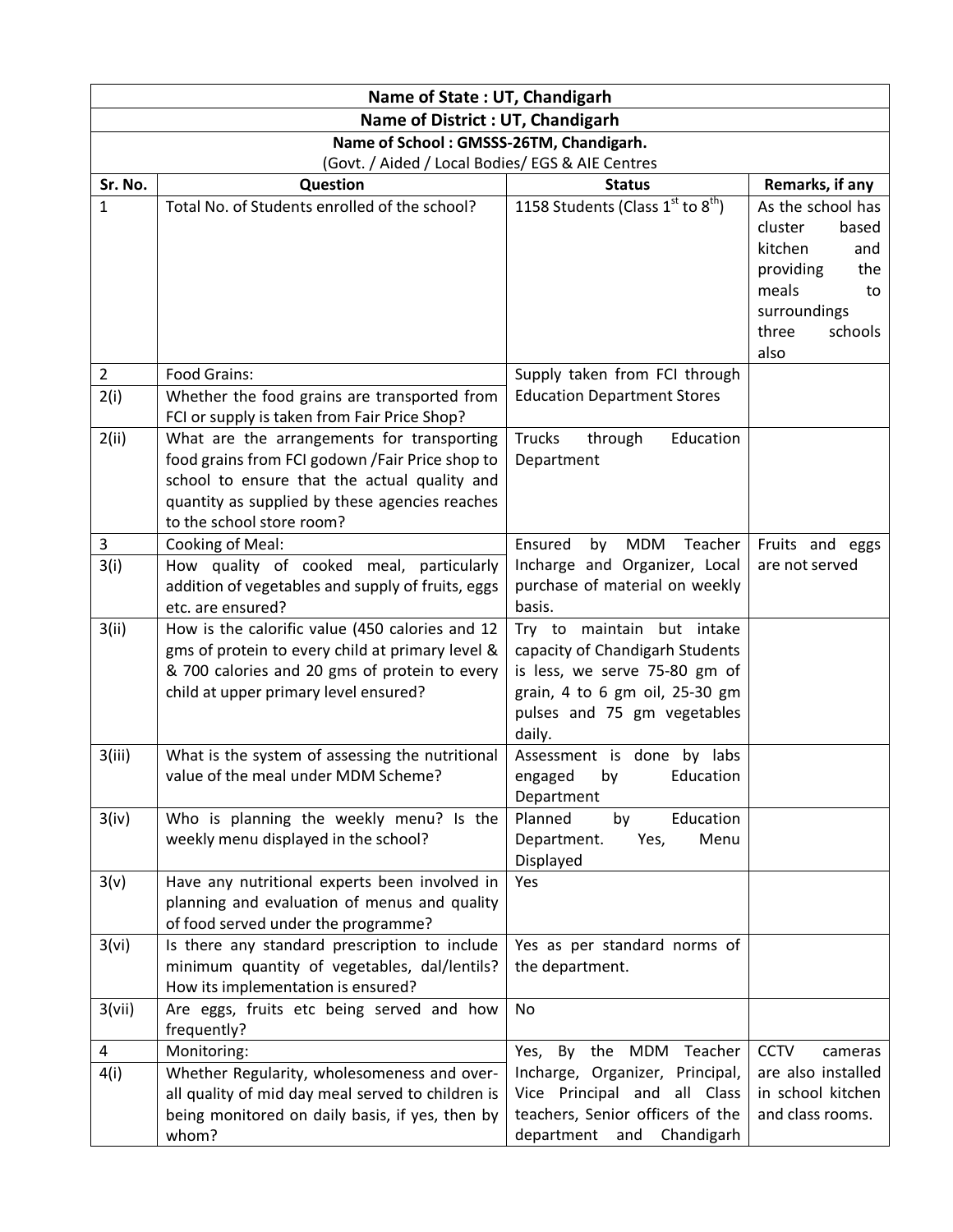|        |                                                                                                | Administration.                   |                     |
|--------|------------------------------------------------------------------------------------------------|-----------------------------------|---------------------|
| 4(ii)  | Whether cleanliness in cooking, serving and                                                    | Yes, By MDM Teacher Incharge      |                     |
|        | consumption of mid-day meal is being                                                           | and Organizer.                    |                     |
|        | monitored on daily basis, if yes then by whom?                                                 |                                   |                     |
| 4(iii) | Whether timely procurement of Ingredients,                                                     | Yes                               |                     |
|        | fuel etc of good quality is monitored on weekly                                                |                                   |                     |
|        | basis?                                                                                         |                                   |                     |
| 4(iv)  | Whether quantity of raw food material (each                                                    | Yes                               |                     |
|        | item) taken out for cooking is recorded in                                                     |                                   |                     |
|        | register on daily basis under signature of a                                                   |                                   |                     |
|        | designated monitoring person?                                                                  |                                   |                     |
| 4(v)   | Whether raw material is inspected daily before                                                 | Yes                               |                     |
|        | being put to use for cooking? Whether any                                                      |                                   |                     |
|        | register entry is maintained on daily basis                                                    |                                   |                     |
|        | under signature of a designated monitoring                                                     |                                   |                     |
|        | person?                                                                                        |                                   |                     |
| 5      | Infrastructure: Kitchen-cum-store / Storage                                                    | Yes, Size 40 x 55 ft              |                     |
|        | Bins / Utensils / water / Fuel                                                                 | 2200 sq.ft.,<br>204.659mt.        |                     |
| 5(i)   | Whether school / Centre has pucca kitchen-<br>cum-store as per specification of para 4.2 $r/w$ |                                   |                     |
|        | Ann.9? If yes then give size and other details of                                              |                                   |                     |
|        | kitchen and store, both separately.                                                            |                                   |                     |
| 5(ii)  | Whether cooked food is procured from a                                                         | No                                | Food is prepared    |
|        | centralized kitchen? If yes, then give the                                                     |                                   | school<br>our<br>in |
|        | distance of the centralized kitchen from the                                                   |                                   | kitchen.            |
|        | school. How much time it takes for the cooked                                                  |                                   |                     |
|        | food to reach the school and whether it comes                                                  |                                   |                     |
|        | hot, in good and eatable condition?                                                            |                                   |                     |
| 5(iii) | What measures, if any, are being adopted to                                                    | <b>NA</b>                         |                     |
|        | test and ensure quality and quantity of food in                                                |                                   |                     |
|        | case food is procured from a centralized                                                       |                                   |                     |
|        | kitchen?                                                                                       |                                   |                     |
| 5(iv)  | Whether school / Centre has Storage Bins? If   Yes, 8 steel Drawers and 2 steel                |                                   |                     |
|        | yes, give number, size and nature of Bins.                                                     | racks, 2 steel Almirahs, 10 steel |                     |
|        |                                                                                                | drums and 2 rice storage box      |                     |
|        |                                                                                                | and 1 atta box.                   |                     |
| 5(v)   | Whether the school / Centre has Cooking                                                        | Yes,                              |                     |
|        | Utensils? If yes, give their number and size.                                                  | 1 Big Patilla -size 70            |                     |
|        |                                                                                                | 2. 3 Big Patillas - size 68       |                     |
|        |                                                                                                | 3. 10 Big Patillas - size 50      |                     |
|        |                                                                                                | 4. 1 cooker - 108 ltrs.           |                     |
|        |                                                                                                | 5. 1 cooker - 60 ltrs.            |                     |
|        |                                                                                                | $6.5$ cookers $-22$ ltrs.         |                     |
|        |                                                                                                | 7.2 Krrahi                        |                     |
| 5(vi)  | Whether the school / Centre has Utensils for                                                   | Yes,                              |                     |
|        | children to have food (plate, glass, bowl, spoon,                                              |                                   |                     |
| 5(vii) | one each per child)<br>Whether the school Centre has functional hand                           | Yes, 22 Drinking water taps       |                     |
|        | wash facility / counters with soap? If yes, give                                               |                                   |                     |
|        | their number                                                                                   |                                   |                     |
|        |                                                                                                |                                   |                     |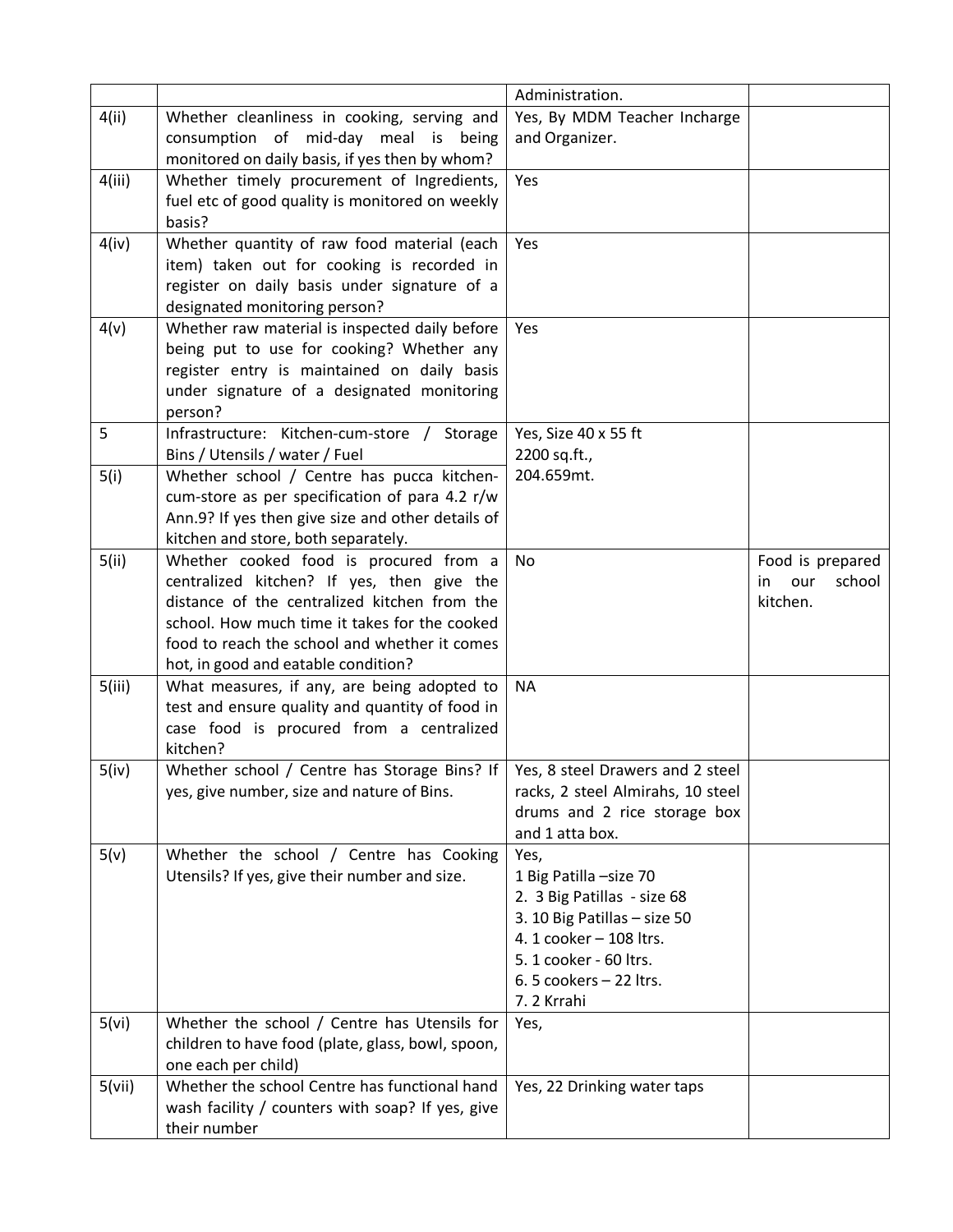| 5(viii)        | Whether the school / centre has proper                                                 | Yes                                                       |                   |
|----------------|----------------------------------------------------------------------------------------|-----------------------------------------------------------|-------------------|
|                | arrangement for pure drinking water?                                                   |                                                           |                   |
| 5(ix)          | Whether the school/centre<br>has<br>proper                                             | Yes                                                       |                   |
|                | arrangement for clean water for washing                                                |                                                           |                   |
|                | vegetables, pulses, grains and cleaning used                                           |                                                           |                   |
|                | utensils?                                                                              |                                                           |                   |
| 5(x)           | Whether the school / centre has a suitable and                                         | No                                                        | Food is served in |
|                | child friendly eating place, say a dining room or                                      |                                                           | classrooms only.  |
|                | veranda? If yes, give its size and other details                                       |                                                           |                   |
|                | for arrangements for light and air.                                                    | LPG is used.                                              |                   |
| 5(xi)          | Nature of fuel being used (gas bases, smokeless                                        |                                                           |                   |
|                | chullhas, traditional method of firewood,                                              |                                                           |                   |
|                | kerosene, etc)                                                                         |                                                           |                   |
| 5(xii)         | Reason for not using gas bases cooking and<br>proposal to convert.                     | <b>NA</b>                                                 |                   |
| 6              |                                                                                        |                                                           |                   |
|                | Infrastructure: Capacity Building:<br>Details of Plan to train Teachers and organizers | Through training programmes<br>at CIHM-42 and meetings by |                   |
| 6(i)           | / cooks/ helpers?                                                                      | Education Department and on                               |                   |
|                |                                                                                        | Cascade basis also.                                       |                   |
| 6(iii)         | Are VECs (Village Education Committees),                                               | Yes, SMCs                                                 |                   |
|                | SMCs(Steering and Monitoring Committee),                                               |                                                           |                   |
|                | MTAs (Mothers-Teachers Association), etc                                               |                                                           |                   |
|                | oriented for effective implementation through                                          |                                                           |                   |
|                | their close supervision?                                                               |                                                           |                   |
| $\overline{7}$ | Role of Teachers                                                                       | Supervision of raw and cooked                             |                   |
| 7(i)           | Details of orienting Teachers regarding their                                          | food and maintain hygiene and                             |                   |
|                | role in the Scheme?                                                                    | cleanliness educating students.                           |                   |
| 7(ii)          | Has a training module been developed in 20                                             | <b>SMC</b><br><b>Members</b><br>have<br>been              |                   |
|                | days in-service training for teachers under SSA                                        | November<br>trained<br>in<br>and                          |                   |
|                | (Sarva Siksha Abhiyaan)? Details of Teacher                                            | December 2016.                                            |                   |
|                | training conducted in this regard.                                                     |                                                           |                   |
| 7(iii)         | Whether teachers are using the scheme to                                               | Yes                                                       |                   |
|                | educate children about hygiene, discipline,                                            |                                                           |                   |
|                | social equity, conservation of water, etc                                              |                                                           |                   |
| 8              | Cooks:                                                                                 |                                                           |                   |
| 8(i)           | Who is cooking the meal? (Please give breakup)                                         | Cooks/helpers<br>engaged<br>by                            |                   |
|                | Cooks/helpers<br>engaged<br>by<br>(i)<br>the                                           | <b>Education Department.</b>                              |                   |
|                | Department/village Panchayat                                                           | 1.Cook<br>$-1$                                            |                   |
|                | (ii) Self-Help Groups                                                                  | 2. Helpers<br>$-21$                                       |                   |
|                | (iii) NGOs                                                                             |                                                           |                   |
|                | (iv) Mothers Groups                                                                    |                                                           |                   |
|                | (v) Any other                                                                          |                                                           |                   |
| 8(ii)          | Where NGOs are involved, it may be specified                                           | No                                                        |                   |
|                | whether their selection is in accordance with                                          |                                                           |                   |
|                | the guidelines of MDM Scheme.                                                          |                                                           |                   |
| 8(iii)         | Total No. of Organizers, cooks & helpers:                                              | Organizer, 1 Cook &<br>21<br>$\mathbf{1}$                 |                   |
|                |                                                                                        | Helpers                                                   |                   |
| 8(iv)          | Are cooks/helpers given training (atleast 15                                           | Yes                                                       |                   |
|                | days) on cleanliness, personal hygiene, cleaning                                       |                                                           |                   |
|                | of cooking area, cleaning and washing of food                                          |                                                           |                   |